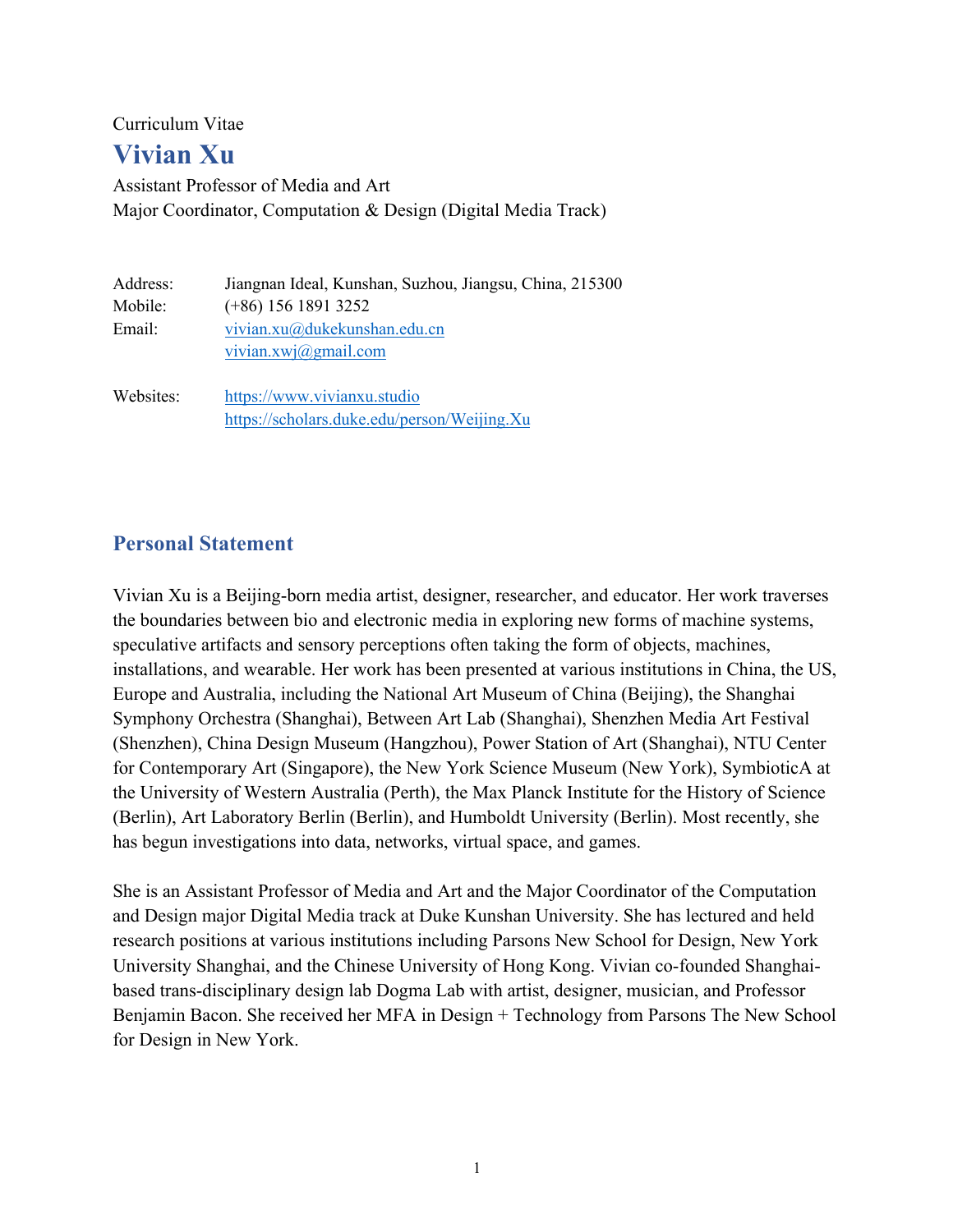# **Education**

| $2011 - 2013$ | <b>Master of Fine Arts, Design + Technology</b><br>Parsons School for Design (The New School), New York |
|---------------|---------------------------------------------------------------------------------------------------------|
| $2005 - 2009$ | <b>Bachelor of Art, Digital Animation and Film</b><br>Communication University of China, Beijing        |

# **Academic and Research Experience**

| $2022$ – present | <b>Member</b>                                           |
|------------------|---------------------------------------------------------|
|                  | <b>XResearch Cluster</b>                                |
|                  | Duke Kunshan University / V2 Lab for the Unstable Media |
|                  | Kunshan, China / Rotterdam, Netherlands                 |
| $2021 - 2023$    | <b>Major Coordinator</b>                                |
|                  | Computation and Design Major: Digital Media Track       |
|                  | Duke Kunshan University, Kunshan                        |
| $2020$ – present | <b>Co-Founder / Co-Director</b>                         |
|                  | With Prof. Benjamin Bacon                               |
|                  | Design, Technology, and Radical Media Labs (DTRM)       |
|                  | Duke Kunshan University, Kunshan                        |
| $2020$ – present | <b>Assistant Professor of Media and Arts</b>            |
|                  | Media and Art, Division of Arts and Humanities          |
|                  | Duke Kunshan University, Kunshan                        |
| $2018 - 2019$    | <b>Adjunct Faculty</b>                                  |
|                  |                                                         |
|                  | Roy Ascott Technoetic Arts Studio, Shanghai             |
| $2015 - 2017$    | <b>Faculty</b>                                          |
|                  | Shanghai Tech University, Shanghai                      |
| 2016             | <b>Adjunct Faculty</b>                                  |
|                  | Chinese University of Hong Kong, Shenzhen               |
| $2015$ – present | <b>Co-Founder</b>                                       |
|                  | With Prof. Benjamin Bacon                               |
|                  |                                                         |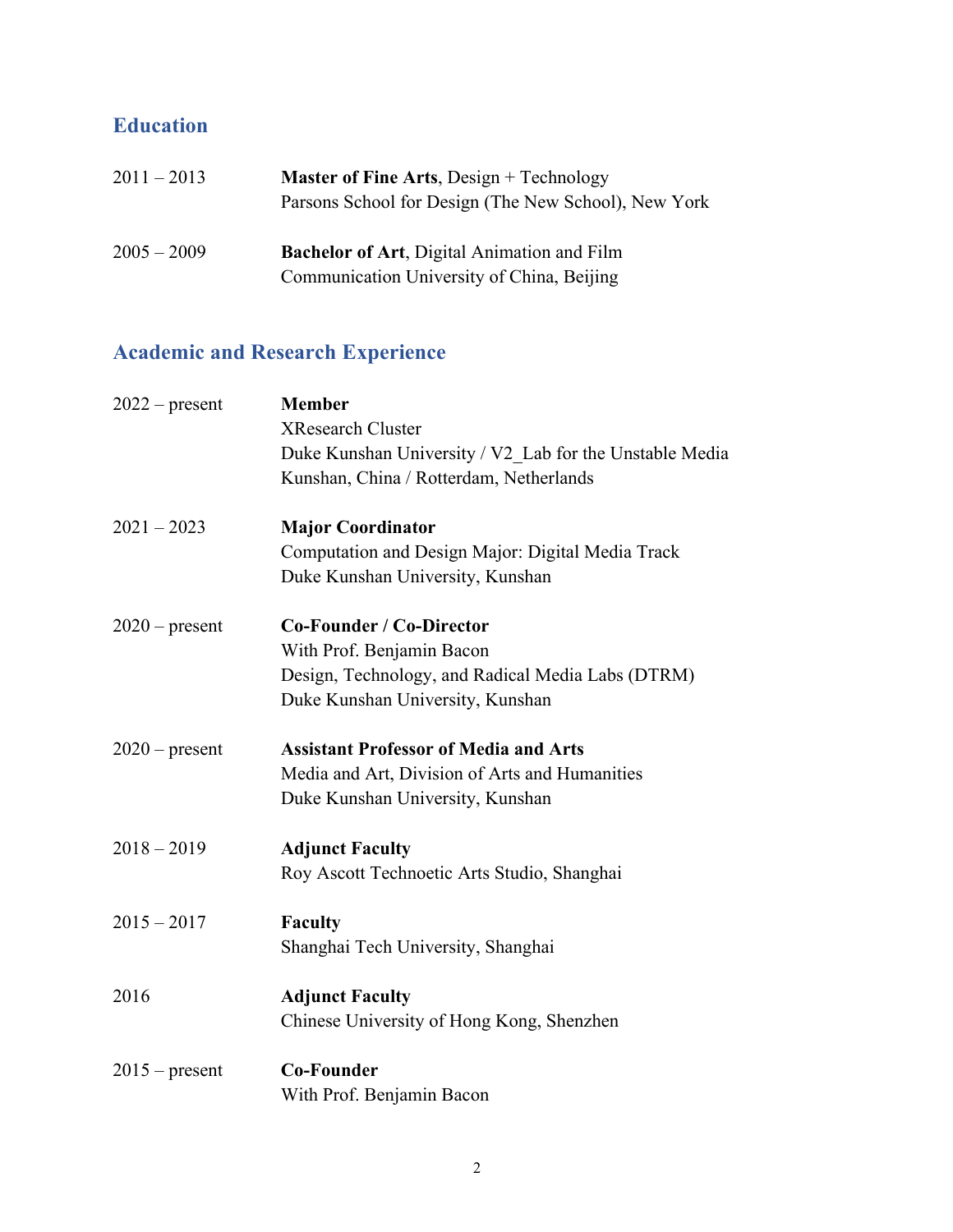Dogma Lab (www.dogma.org)

| $2013 - 2015$ | <b>Research Fellow</b><br>Interactive Media Arts<br>New York University, Shanghai                                        |
|---------------|--------------------------------------------------------------------------------------------------------------------------|
| $2012 - 2013$ | <b>Member</b><br>Genspace Biohacking Space, New York                                                                     |
| 2012          | <b>Teaching Fellow</b><br>Code Track, Design + Technology Summer Bootcamp<br>Parsons the New School for Design, New York |

## **Solo Exhibitions and Collected Work**

| 2021 | <b>Silkworm Project, Spun Artifact, collected by the Max Planck Institute</b> |
|------|-------------------------------------------------------------------------------|
|      | for the History of Science, Berlin                                            |
| 2019 | The Silkworm Project, solo exhibition, Kapelica Gallery, Ljubljana            |
| 2019 | The Silkworm Project, solo exhibition, Art Laboratory Berlin, Berlin          |
| 2018 | Sonic Skin, collected by UNArt Center, Shanghai                               |
| 2013 | Fantastical Machines, Between Art Lab, Shanghai                               |

# **Selected Group Exhibitions and Performances**

| 2022 | Have We Met?, The 9 <sup>th</sup> Bi-City Biennale of Urbanism / Architecture, |
|------|--------------------------------------------------------------------------------|
|      | Shenzhen (forthcoming)                                                         |
| 2021 | <b>World Design City Conference Theme Exhibition, Tongji University</b>        |
|      | Curatorial Lab (canceled due to Covid)                                         |
| 2021 | Under the Viral Shadow: Networks in the Age of Technoscience and               |
|      | <b>Infection, Art Laboratory Berlin, Berlin</b>                                |
| 2021 | Fiber Code, China Design Museum, Hangzhou                                      |
| 2021 | <b>Blue-Cables Vercel</b> (virtual show), Power Station of Art, Shanghai       |
|      | https://blue-cables.vercel.app                                                 |
| 2020 | <b>The Final Prophet, Shenzhen STArts (Science, Technology, Art)</b>           |
|      | Festival, Shenzhen                                                             |
| 2020 | <b>Spectrum Artium Festival, Slovenia</b>                                      |
| 2019 | Fiber Arts Festival, Jinjihu Museum, Hangzhou                                  |
| 2019 | <b>The Kind Stranger, UNArt Center Inaugural Exhibition, Shanghai</b>          |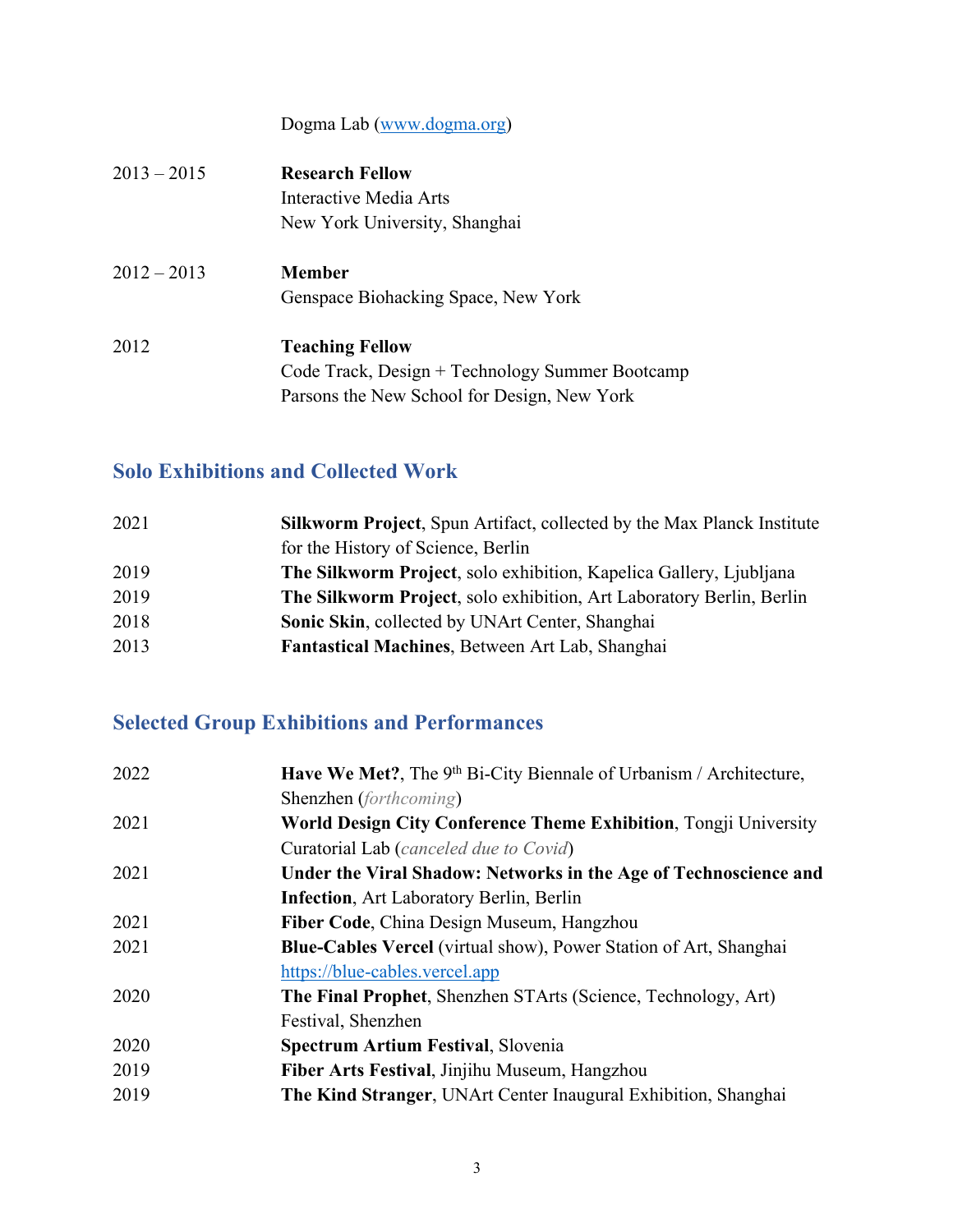| 2019 | Quasi-Nature, Hyundai Motor Studios, 789 Art District, Beijing       |
|------|----------------------------------------------------------------------|
| 2018 | Radiation: Age of Machine, W Residency conclusive exhibition,        |
|      | Shanghai                                                             |
| 2018 | Trees of Life: Workshop - Shopwork, Knowledge in Material Part I,    |
|      | NTU Centre for Contemporary Art, Singapore                           |
| 2018 | AI networked performance with Shanghai Philharmonic, Flowers         |
|      | Concert, Shanghai Symphony Orchestra, Shanghai. Collaboration with   |
|      | artist Benjamin Bacon and musician B6.                               |
| 2018 | Out of Control, Songjiang Art Museum, Shanghai                       |
| 2017 | Loom, Jinjihu Museum, Suzhou                                         |
| 2016 | New Media Art Festival, Shenzhen                                     |
| 2016 | Brew & Blend Festival, M50 Art District, Shanghai                    |
| 2016 | Praising Science and Prizing Art, Fudan University Medical Library,  |
|      | Shanghai                                                             |
| 2015 | <b>Future Exhibition: Observer/Creator, CAFA Museum, Beijing</b>     |
| 2014 | BYOB, 1933, Shanghai                                                 |
| 2014 | KICK!, Gallery Ho, New York                                          |
| 2014 | Hyper-Seeing, Project Space, CAFA Museum, Beijing                    |
| 2013 | Beijing Design Week, Dashilar, Beijing                               |
| 2012 | ReGeneration, New York Hall of Science, New York                     |
| 2011 | Weather Tunnel, Translife: International Triennial of New Media Art, |
|      | National Art Museum of China, Beijing                                |
|      |                                                                      |

# **Residencies and Grants**

| 2022      | <b>FSTA Grant</b>                                                               |
|-----------|---------------------------------------------------------------------------------|
|           | Production of <i>Treatise – A Sericulture Toolkit for the 21st Century</i>      |
|           | Duke Kunshan University                                                         |
| 2022      | <b>Summer Research Scholar Grant</b>                                            |
|           | <i>Experiments in Mycelium Cultivation for Design</i>                           |
|           | Undergraduate Studies, Duke Kunshan University                                  |
| 2021-2022 | Data+X Grant                                                                    |
|           | Research and production of <i>Antarctica: Palmer Station</i> (data driven game) |
|           | Data Science Research Center, Duke Kunshan University                           |
|           | PIs: Benjamin Bacon, Vivian Xu                                                  |
| 2021-2022 | <b>Carry the Innovation Forward Grant</b>                                       |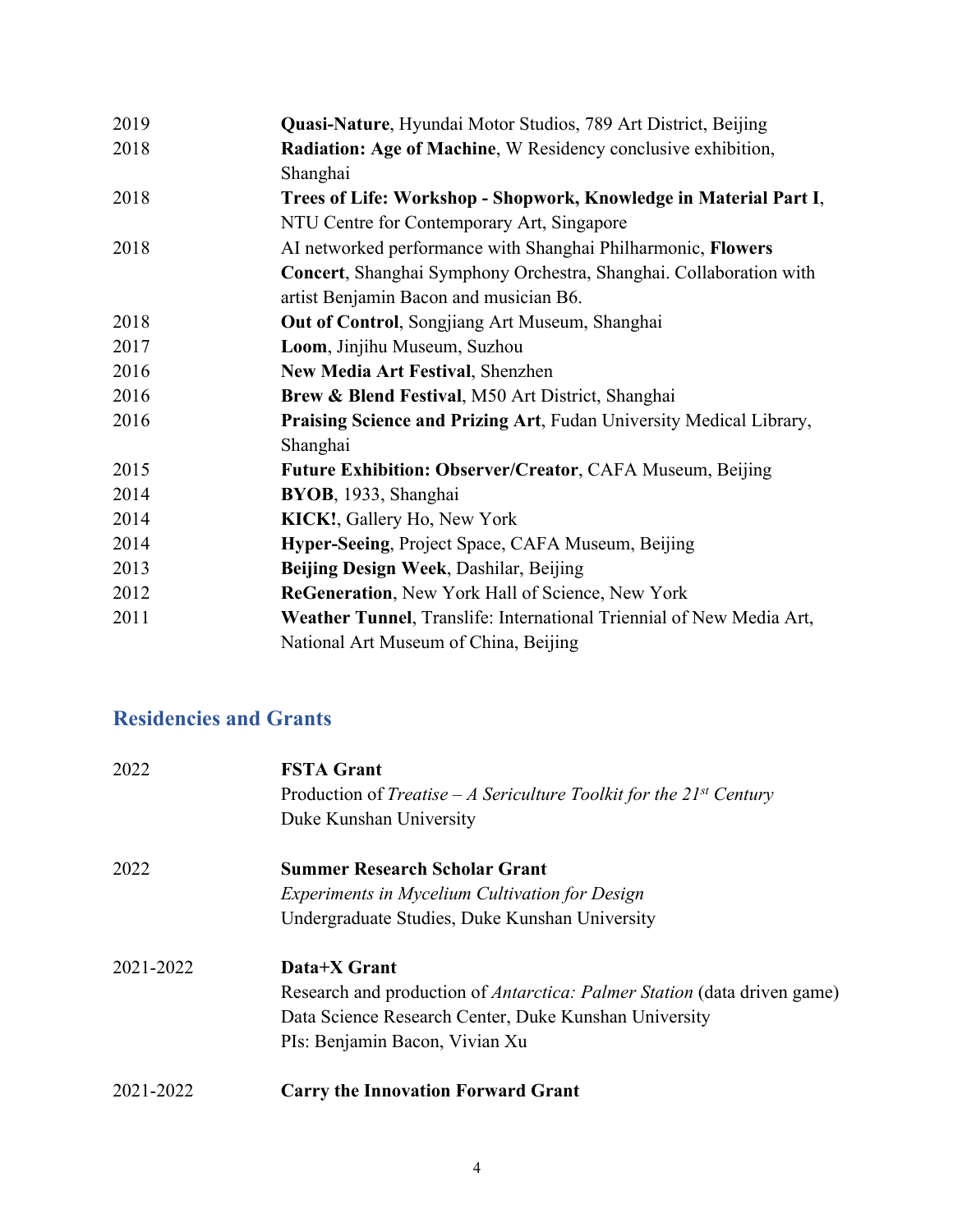|      | Duke Learning Innovation                                                             |
|------|--------------------------------------------------------------------------------------|
|      | Duke University / Duke Kunshan University                                            |
|      | PIs: Benjamin Bacon, Vivian Xu                                                       |
| 2020 | <b>Artwork Production Grant</b>                                                      |
|      | Production for <i>Horoligic Solum</i>                                                |
|      | Shenzhen Science, Technology and Art Festival                                        |
|      | PIs: Benjamin Bacon, Vivian Xu                                                       |
| 2021 | <b>Artist-in-Residence</b>                                                           |
|      | Points Center for Contemporary Art, Kunshan                                          |
|      | PIs: Benjamin Bacon, Vivian Xu                                                       |
|      | (Canceled due to Covid)                                                              |
| 2019 | <b>Artist-in-Residence</b>                                                           |
|      | Research for <i>Treatise – A Sericulture Toolkit for the 21<sup>st</sup> Century</i> |
|      | Max Planck Institute for the History of Science, Berlin                              |
| 2018 | <b>W</b> Residency                                                                   |
|      | Production of Sonic Skin                                                             |
|      | UNArt Center, Xinchang, Shanghai                                                     |
| 2018 | <b>Artist-in-Residence</b>                                                           |
|      | SymbioticA, University of Western Australia, Perth                                   |
| 2017 | <b>Public Artwork Commission</b>                                                     |
|      | Xintiandi, Shanghai                                                                  |
|      | PIs: Benjamin Bacon, Vivian Xu                                                       |
|      |                                                                                      |

# **Selected Publications**

| 2022 | Artwork <i>The Silkworm Project</i> included in curatorial publication          |
|------|---------------------------------------------------------------------------------|
|      | Climates. Habitats. Environments., ed. By Ute Meta Bauer, NTU Center            |
|      | for Contemporary Art Singapore, MIT Press.                                      |
| 2021 | Xu, Vivian. "Radically Rethinking Sericulture." In On Media, on                 |
|      | <i>Technology, on Life – Interviews with Innovators, ed. by Arthur Clay and</i> |
|      | Timothy Senior, River Publishers, 2021.                                         |
| 2020 | Benjamin Bacon & Vivian Xu, "Memory, Storytelling and GIS Digital               |
|      | Archive: Introducing the COVID-19 Memory Archival Project", in The              |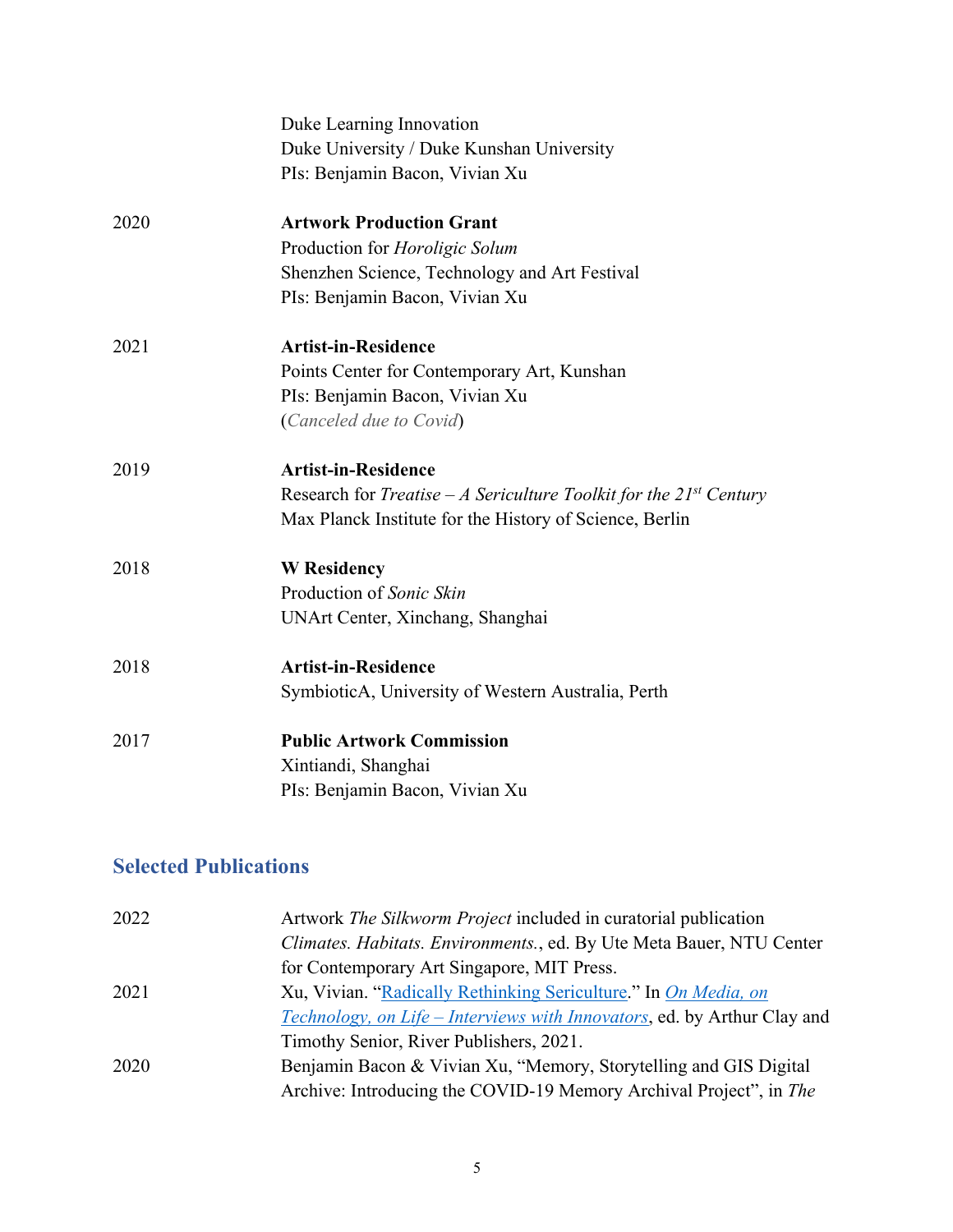|      | Coronavirus: Human, Social and Political Implications, ed. James Miller |
|------|-------------------------------------------------------------------------|
|      | (Palgrave Macmillan, 2020), 13-22. https://doi.org/10.1007/978-981-15-  |
|      | $9362 - 8$ 2                                                            |
| 2014 | Xu, Vivian, "Synthetic Times: When Biology meets Art", Art Bank         |
|      | <i>Magazine</i> , March 2014.                                           |
| 2010 | Xu, Bing. Xu Bing Prints, Translated by Jesse Robert Coffino and Vivian |
|      | Xu (Beijing: Cultural Art Publishing House, 2010).                      |
|      |                                                                         |

# **Selected Conferences, Invited Talks, Workshops**

| 2022 | "The Design of Unnecessary Products"                                           |
|------|--------------------------------------------------------------------------------|
|      | Master Workshop with Benjamin Bacon                                            |
|      | Design School, Hunan University, Hunan, China                                  |
| 2021 | "Skin Series"                                                                  |
|      | Under the Viral Shadow: Networks in the Age of Technoscience and Infection Art |
|      | Laboratory Berlin, Berlin, Germany                                             |
| 2021 | "Inside Dogma Lab"                                                             |
|      | ArtSci Salon + Leonardo LASER TALKS, University of Toronto, Canada             |
| 2021 | "The Fourth Industrial Revolution and Creative Industries"                     |
|      | Luca School of the Arts, Belgium                                               |
| 2021 | "Trigger: Artistic Methodology panel"                                          |
|      | Power Station of Art, Shanghai, China (virtual)                                |
| 2021 | "Research-Based Practice / Practice-Driven Research"                           |
|      | Central Academy of Fine Art, Beijing, China (virtual)                          |
| 2020 | On the Nature of Nature, Making Nature: Talks on Design and the                |
|      | Wondrous, Sino-French Design Week, Westbund Museum, Shanghai,                  |
|      | China                                                                          |
| 2020 | Speaker, Near Future: Possible Life, International Academic Seminars,          |
|      | Ningbo, China                                                                  |
| 2020 | Speaker and panelist, Inter-World-View, Young Scientist Summit 2020,           |
|      | Wenzhou, China                                                                 |
| 2020 | Speaker and panelist, 预言 - 山中天 2020 科幻论坛 (2020 Science                         |
|      | Fiction Forum), Shanzhongtian Art Center, Beijing, China                       |
| 2019 | "Art x Tech", Australia-China Youth Dialogue, Australian Embassy,              |
|      | Shanghai, China                                                                |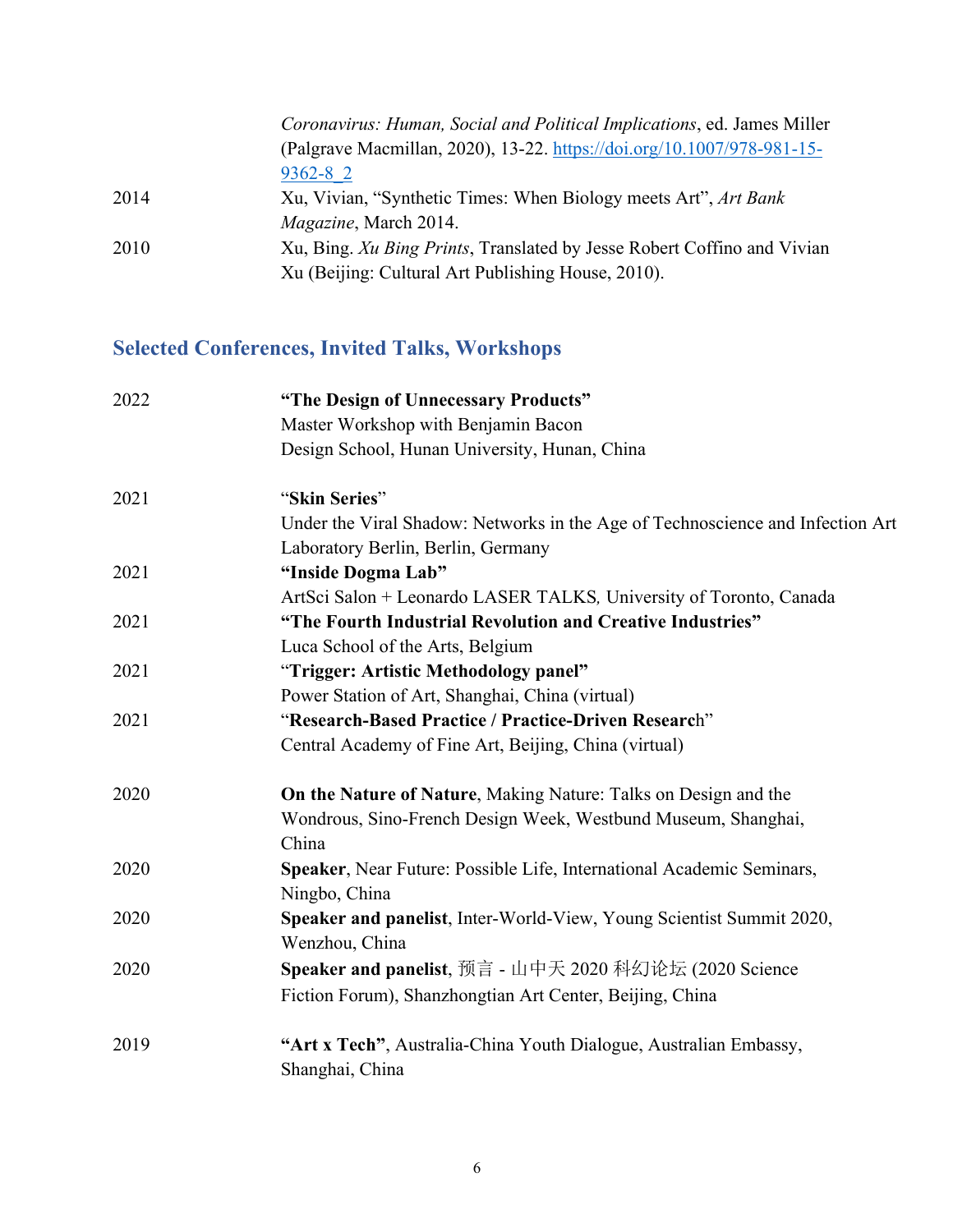| 2019 | "The Silkworm Project and Other Works", artist talk, Matters of          |
|------|--------------------------------------------------------------------------|
|      | Activity, Cluster of Excellence, Humboldt University, Berlin             |
| 2019 | "The Artist-Silkworm Interface: The Agricultural Treatise as Source      |
|      | and Scrutiny for Creating an Artist Book", artist presentation and       |
|      | workshop, Max Planck Institute for the History of Science, Berlin,       |
|      | Germany                                                                  |
| 2019 | "The Silkworm Project" Artist Talk and Workshop, Art Laboratory          |
|      | Berlin, Berlin, Germany                                                  |
| 2018 | "Future Materials & Bio Design", artist talk and discussion, BioFiction, |
|      | Chronus Art Center, Shanghai, China                                      |
| 2018 | "The Silkworm Project" artist talk and silk panel discussion with Liang  |
|      | Shaoji and Lisa Onaga, NTU Centre for Contemporary Art, Singapore        |
| 2018 | Bioart: Microbial Workshop Series, Part II: Invisible Encounters,        |
|      | Hyundai Motor Studio, Beijing, China                                     |
| 2018 | Bioart: Microbial Workshop Series, Part I: Bacterial Leather,            |
|      | Hyundai Motor Studio, Beijing, China                                     |
| 2017 | Artist talk and panel, Nonhuman Subjectivities conference, Art           |
|      | Laboratory Berlin, Berlin, Germany                                       |
| 2016 | "The Silkworm Project", Chronus Art Center, Shanghai, China              |
| 2015 | "The Silkworm Project", NeoLife - Inaugural Rest of the World SLSA       |
|      | (Society of Literature, Science, and the Arts) Conference, SymbioticA,   |
|      | Perth, Australia                                                         |
| 2015 | Wearable Technology Workshop Series, Part II: Soft Circuits, NYU         |
|      | Shanghai, Shanghai, China                                                |
| 2015 | Wearable Technology Workshop Series, Part I: Molding Organic             |
|      | Materials, NYU Shanghai, Shanghai, China                                 |
| 2014 | Artist talk, Tongji Fab Lab, Shanghai, China                             |
| 2014 | Lecture and Dialogue "Biological Variation and Art Practice",            |
|      | Rockbund Museum, Shanghai, China                                         |
| 2013 | Lecturer, International Design, Technology and Art Lecture Series, China |
|      | Academy of Art, Hangzhou, China                                          |
| 2013 | Artist talk "Into the Bios", K11 Art Museum, Shanghai, China             |
| 2013 | Artist talk and panel, "Hacked Matter: DIY Bio Showcase", Shanghai       |
|      | Maker Carnival, Shanghai, China                                          |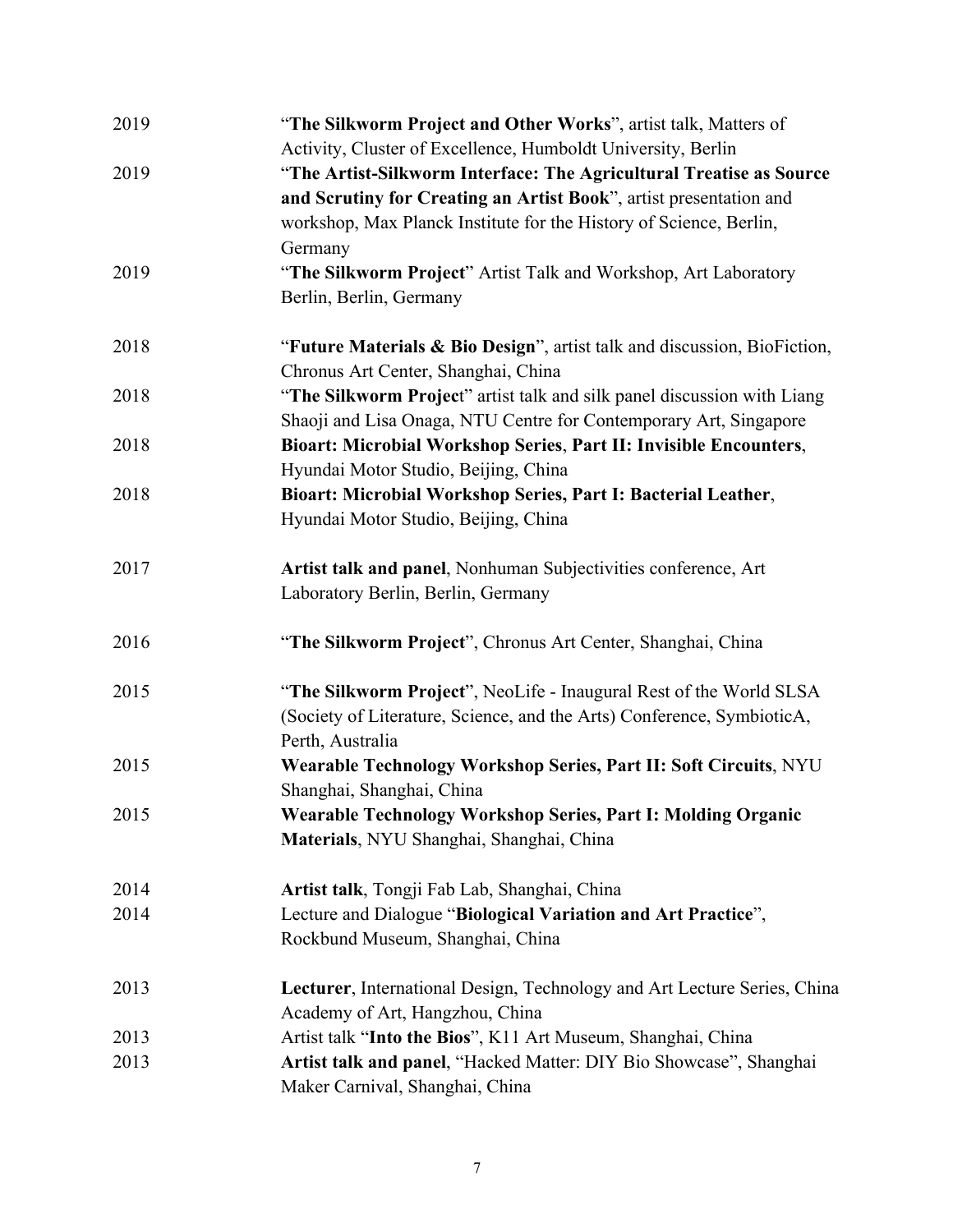2013 **Guest speaker**, IM Interaction x Information Innovation Forum, Central Academy of Fine Art, Beijing, China

# **Selected Reviews, Interviews**

| 2022 | Vivian Xu: Sensory Pathways, ID Special: Super Nature, IDEAT                  |
|------|-------------------------------------------------------------------------------|
|      | Magazine (print magazine) (China)                                             |
| 2022 | Vivian Xu & Benjamin Bacon: Virtual Societies, Disruptive Technologies        |
|      | and Material Ecologies, artist interview with Benjamin Bacon, Clot            |
|      | Magazine (EU)                                                                 |
| 2021 | <i>Electric Skin</i> and Sonic Skin, reviewed in Berlin Art Link (Germany)    |
| 2021 | Electric Skin and Sonic Skin, reviewed in Art in Berlin (German)              |
| 2021 | Electric Skin and Sonic Skin, reviewed in Clot Magazine (EU)                  |
| 2021 | Horologic Solum (collaboration with Benjamin Bacon), reviewed by              |
|      | LEAP magazine (China)                                                         |
| 2021 | Horologic Solum (collaboration with Benjamin Bacon), reviewed in The          |
|      | Art Newspaper (China)                                                         |
| 2021 | Horologic Solum (Collaboration with Benjamin Bacon), featured in              |
|      | Neural Magazine (print magazine) (Italy)                                      |
| 2021 | <b>First Looks: DKU's Covid-19 Memory Archival Project, Position Politics</b> |
| 2020 | "Portraits of a Modern Chinese Woman: Vivian Xu", filmed and produced         |
|      | by Hong Kong artist Ophelia S. Chan.                                          |
| 2019 | "Kunst in der Petrischale", Tagesspiegel, review of The Silkworm Project      |
| 2018 | "Crafting Knowledge", Plural Art Mag                                          |
| 2018 | Interview with China Global Television (CGTV), English Channel                |
| 2018 | IDEAT: Contemporary Life Magazine, featuring Dogma Lab with                   |
|      | Benjamin Bacon                                                                |
| 2017 | Cover Story: Women in Tech, Shanghai Family Magazine (print                   |
|      | magazine)                                                                     |
| 2017 | Electric Skin featured in Eps. 7 of Future Home Documentary Mini-             |
|      | Series, Creators Project, VICE China                                          |
| 2017 | "Maximum Exposure", Elle US, featuring emerging female Chinese artists        |
|      | (print magazine)                                                              |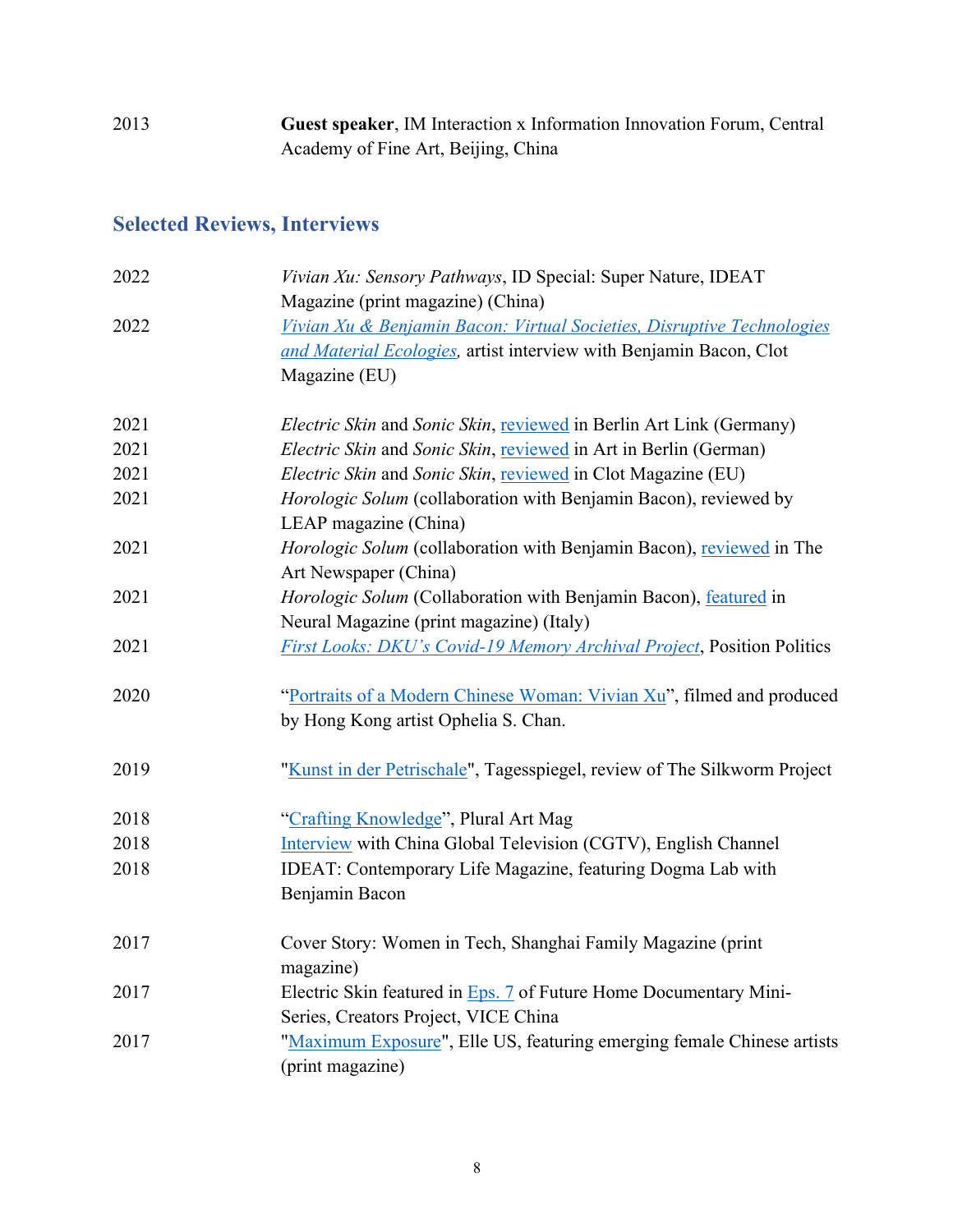2017 Anomaly Unreasonable mini documentary, featuring Electric Skin and Dogma Lab

### **Courses**

#### *Duke Kunshan University*

Data Visualization and Information Aesthetics New Media and Society Digital Imaging Junior Seminar: Advanced Topics Interaction and Physical Computation Contemporary Documentary Film

#### *Mini Term*

Material Lab: Designing with Nature The Planetary Sensorium: Artistic Explorations of a Networked World (with Benjamin Bacon)

#### *Pedagogical Projects*

The Covid-19 Memory Archival Project (with Benjamin Bacon) Duke Learning Innovation *Carry the Innovation Forward: Exploring New Technologies* (with Benjamin Bacon)

### *Undergraduate Signature Work Mentorship:*

| Class of 2022 | <b>Zhuoran Ma, Media Art (Creative Practice)</b><br>Project: #GEN (wearable technology generative textile app application)<br>Paper: #GEN – Chinese Youth Virtual and Physical Identity Navigation<br>and the Future of Clothing |
|---------------|----------------------------------------------------------------------------------------------------------------------------------------------------------------------------------------------------------------------------------|
| Class of 2022 | <b>Xinyu Cheng, Media Art (Creative Practice)</b><br>Project: Unwound: A Journey Through Hair (artist book)                                                                                                                      |
|               | Paper: "Unwound: A Journey Through Hair" An Artist Book by Melody<br>Cheng                                                                                                                                                       |
| Class of 2022 | <b>Yidan Luo, Media Art (Creative Practice)</b>                                                                                                                                                                                  |
|               | Project: Social Media (serious game, card game)                                                                                                                                                                                  |
|               | Paper: Understanding Social Media Through Serious Games: An                                                                                                                                                                      |
|               | Analysis of Cards Game Social Media                                                                                                                                                                                              |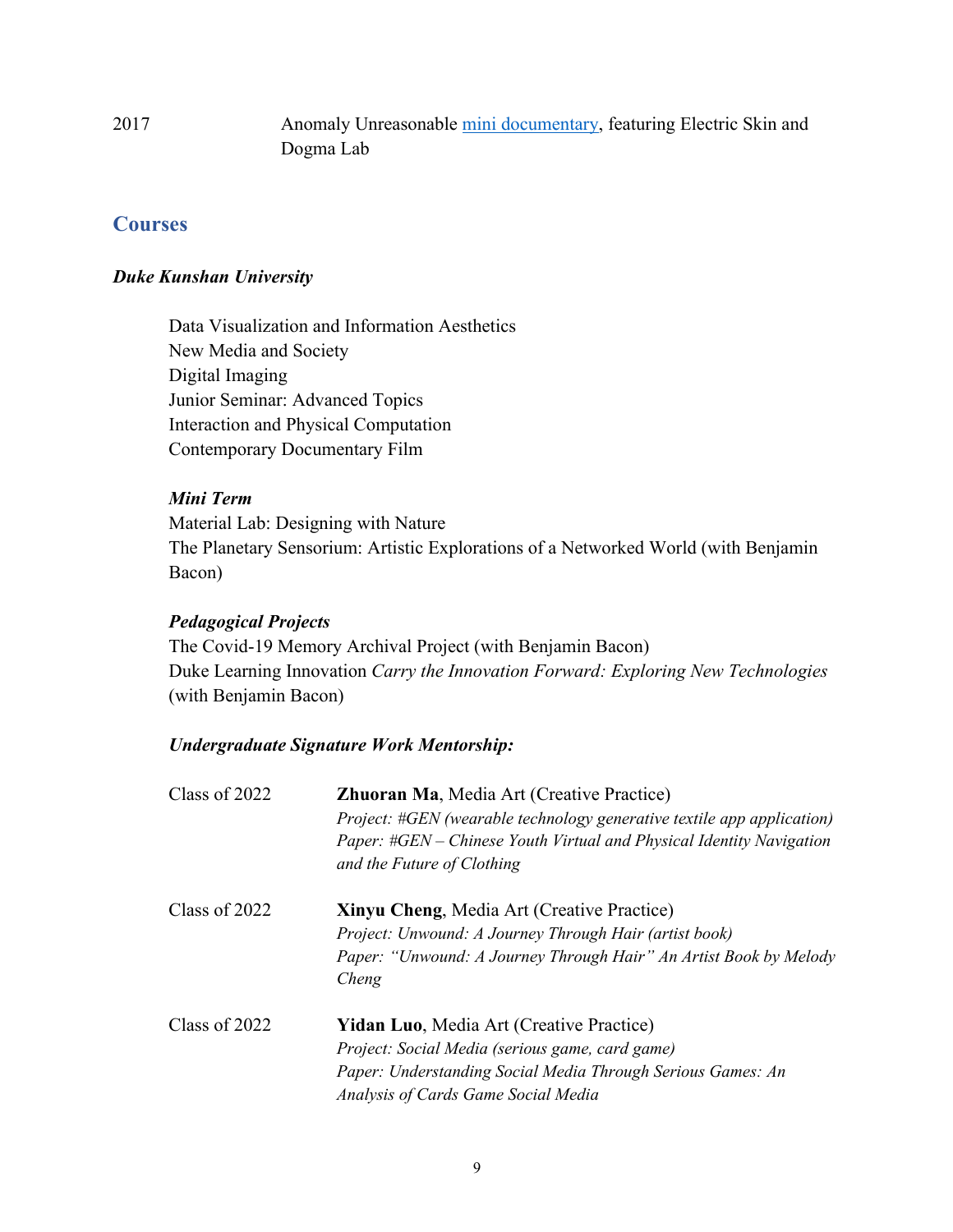| Class of 2022 | Tong Wu (team), Media Art (Creative Practice)                        |
|---------------|----------------------------------------------------------------------|
|               | Project: RiceJourney (interactive dining interface)                  |
|               | Paper: RiceJournney: An Interactive and Educational Dining           |
|               | Installation for Spreading the Culture of Rice Preparation in China  |
| Class of 2022 | Rongqi Bei (team), Data Science                                      |
|               | Project: RiceJourney (interactive dining interface)                  |
|               | Paper: RiceJourney: An Interactive and Educational Dining Experience |
|               | Utilizing a Gesture-Based Interface                                  |
| Class of 2023 | <b>Jia Long, Media Art (Creative Practice)</b>                       |
|               | Project: Design Research in BioTextiles                              |
|               | Topic: Sustainable Design with Mycelium Materials                    |
| Class of 2023 | Jiaqi Ling (team), Media Art (Creative Practice)                     |
|               | Project: Sister (a claymation about Alzheimer's disease)             |
|               | Topic: Sound and Set Design: The Application of Theatre Arts in      |
|               | Claymation                                                           |
| Class of 2023 | <b>Mingyu Zhou</b> (team), Media Art (Art History)                   |
|               | Project: Sister (a claymation about Alzheimer's disease)             |
|               | Topic: Adaptation and Visual Storytelling: Screenwriting and         |
|               | Cinematography in Short Claymation Film                              |
| Class of 2023 | <b>Yanzhang Song</b> (team), Media Art (Creative Practice)           |
|               | Project: Sister (a claymation about Alzheimer's disease)             |
|               | Topic: Producing Narrative Animation: Artistic Direction and         |
|               | Design in Claymation                                                 |
| Class of 2023 | Leiyuan Tian (team), Media Art (Art History)                         |
|               | (Co-mentor with Benjamin Bacon)                                      |
|               | Topic: How do recommendation algorithms shape public attention on    |
|               | social issues? An interactive arts approach.                         |
| Class of 2023 | <b>Jingcheng Wu</b> (team), Data Science                             |
|               | (Co-mentor with Benjamin Bacon)                                      |
|               | Topic: How do recommendation algorithms shape public attention on    |
|               | social issues? An interactive arts approach.                         |

*Roy Ascott Technoetic Studio*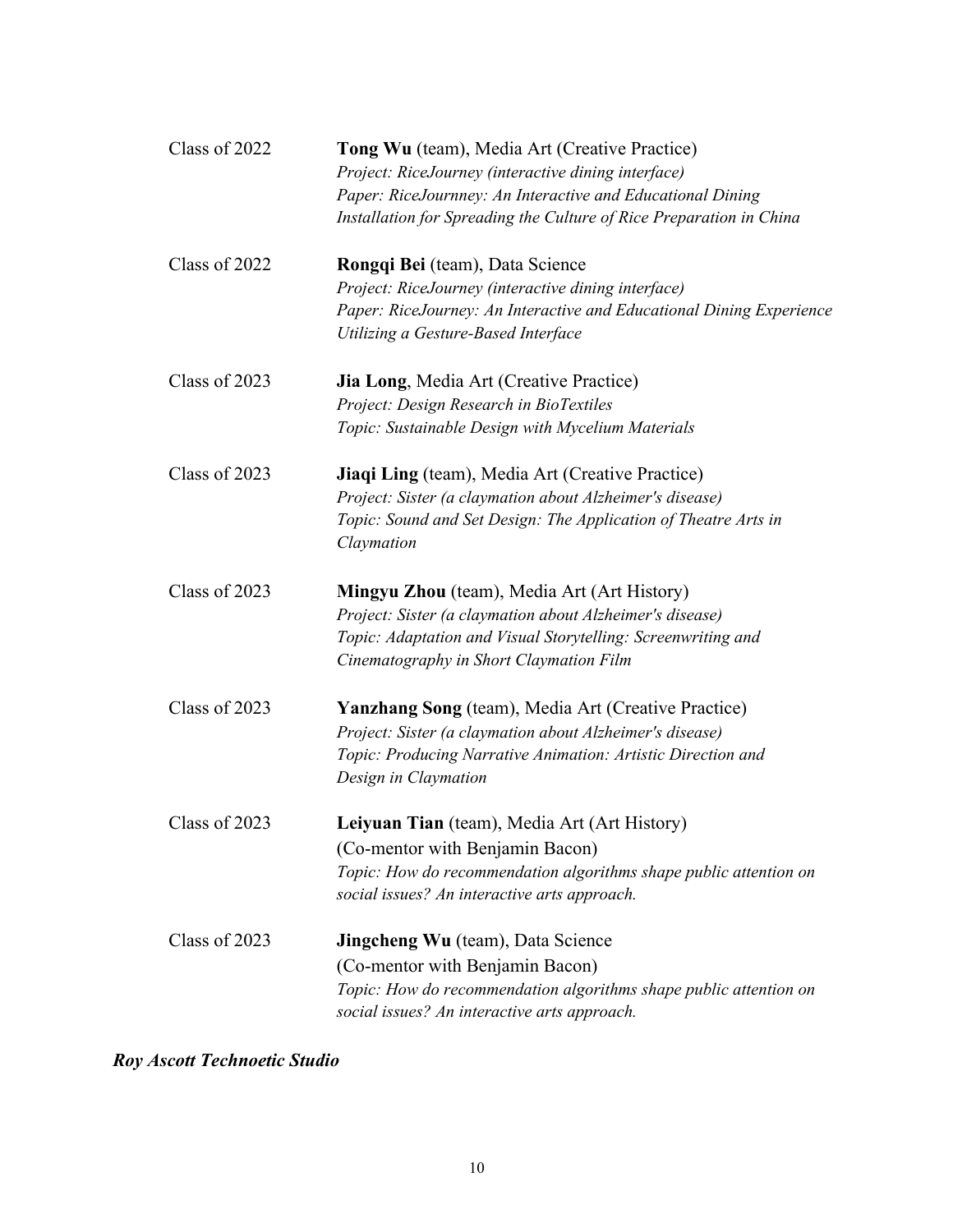Thesis Studio Cybernetics Moist Media III: Material Lab Moist Media II: Machine Life Moist Media I: Design Fiction

#### *Shanghai Tech University*

Product Design Design Thinking

### *Chinese University of Hong Kong*

Wearable Futures

## **Service**

### *Committee Service:*

#### *University:*

| $2021$ – present | Member, IACUC Committee                                                          |
|------------------|----------------------------------------------------------------------------------|
| 2021             | Member, FSTA Grant Review Committee                                              |
| 2021             | <b>Faculty representative for Media Art Major</b>                                |
|                  | <b>University Accreditation Task Force</b>                                       |
|                  | (Worked with faculty within the major, division chair, office of assessment, and |
|                  | the university accreditation task force)                                         |
| $2020$ – present | <b>Co-Founding Member, DKU Creative Maker Space Lab Union</b>                    |
|                  | (With Kai Huang, Benjamin Bacon, Liqi Ren)                                       |
| $2020$ – present | Member, IRB Committee                                                            |

#### *Divisional:*

| $2021 - 2023$ | <b>Major Coordinator, Computation and Design (Digital Media Track)</b> |
|---------------|------------------------------------------------------------------------|
| 2021          | Member, Computation and Design Hiring Committee                        |
| $2020 - 2022$ | Member, Media Art Major Realignment Task Force                         |
|               | (With Kim Hunter, Jung Choi, Seth Henderson)                           |
| 2020          | Member, Media Art Hiring Committee                                     |
| 2020          | Faculty Lead, Media Art Cluster Flexible Teaching Syllabus Redesign    |
|               | (In response to COVID-19 Hybrid teaching adaptations, with Kaley       |